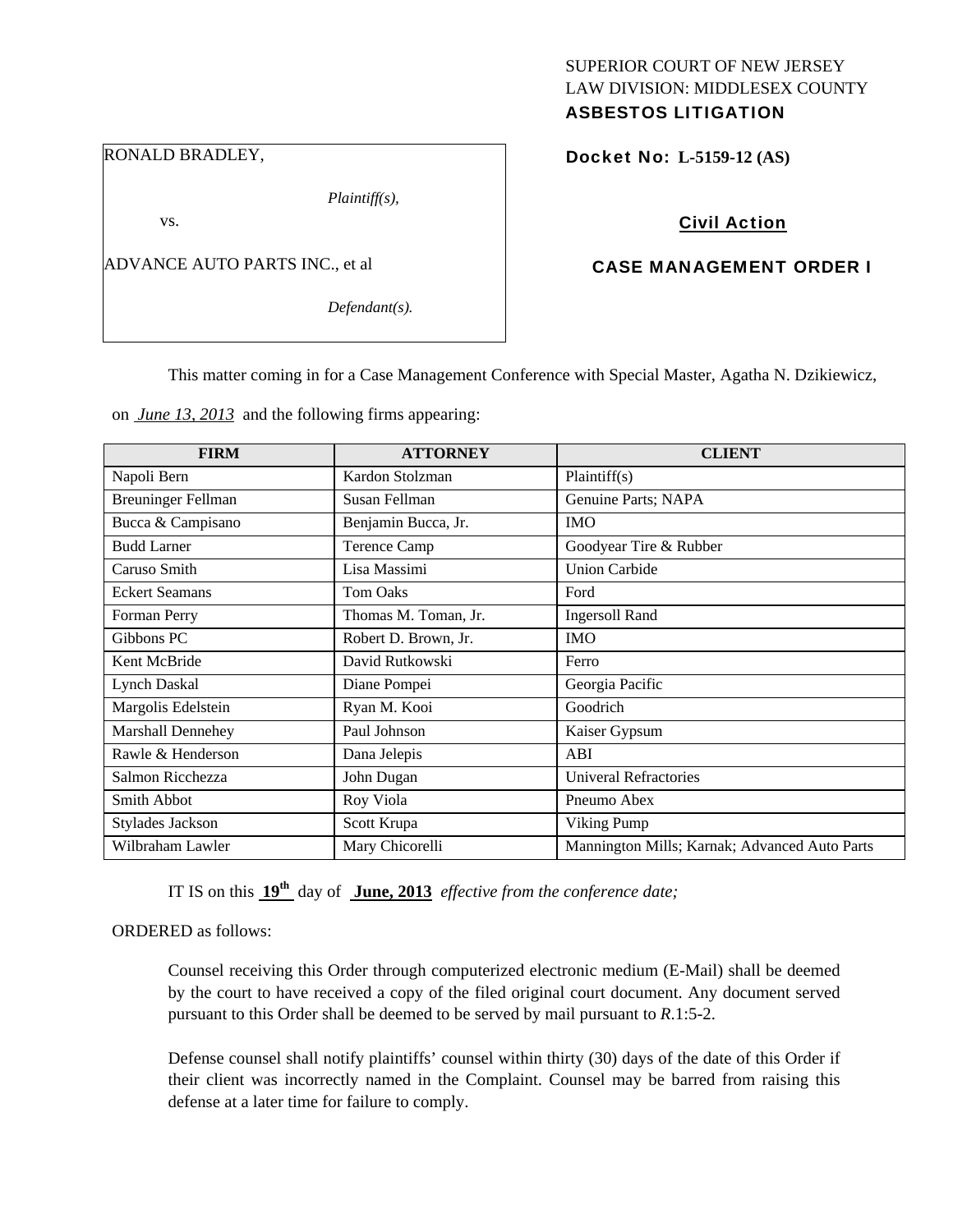# **DISCOVERY**

| July 5, 2013      | Defendants shall serve answers to standard interrogatories by this date.                                                                                                                                    |
|-------------------|-------------------------------------------------------------------------------------------------------------------------------------------------------------------------------------------------------------|
| July 19, 2013     | Plaintiff shall propound supplemental interrogatories and document requests by<br>this date.                                                                                                                |
| August 16, 2013   | Defendants shall serve answers to supplemental interrogatories and document<br>requests by this date.                                                                                                       |
| July 19, 2013     | Defendants shall propound supplemental interrogatories and document requests<br>by this date.                                                                                                               |
| August 16, 2013   | Plaintiff shall serve answers to supplemental interrogatories and document<br>requests by this date.                                                                                                        |
| August 30, 2013   | Plaintiff depositions shall be concluded by this date. Plaintiff's counsel shall<br>contact the Special Master within one week of this deadline if plaintiff<br>depositions are not completed by this date. |
| October 31, 2013  | Fact discovery, including depositions, shall be completed by this date. Plaintiff's<br>counsel shall contact the Special Master within one week of this deadline if all<br>fact discovery is not completed. |
| November 29, 2013 | Depositions of corporate representatives shall be completed by this date.                                                                                                                                   |

## **EARLY SETTLEMENT**

December 6, 2013 Settlement demands shall be served on all counsel and the Special Master by this date.

# **SUMMARY JUDGMENT MOTION PRACTICE**

- December 20, 2013 Summary judgment motions limited to product identification issues shall be filed no later than this date.
- January 17, 2014 Last return date for product identification summary judgment motions.

## **MEDICAL DEFENSE**

\_\_\_\_\_\_\_\_\_\_\_\_\_\_\_\_\_\_\_\_\_\_\_\_\_\_\_\_\_\_\_\_\_\_\_\_\_\_\_\_\_\_\_\_\_\_\_\_\_\_\_\_\_\_\_\_\_\_\_\_\_\_\_\_\_\_\_\_\_\_\_\_\_\_\_\_\_\_\_\_\_\_\_\_\_\_\_\_\_\_\_\_\_\_\_\_\_\_\_\_\_\_\_\_\_\_\_\_\_\_ July 19, 2013 Any defendant wishing to present a medical defense shall advise all counsel of its intention by entering a Notice of Appearance of Defense Medical Counsel by this date. Any defendant who does not file such an appearance by this date may be foreclosed from asserting a medical defense. September 30, 2013 Plaintiff shall serve additional medical expert reports by this date. September 30, 2013 Plaintiff is to arrange for the transfer of pathology specimens and x-rays, if any, by this date. December 31, 2013 Defendants shall identify its medical experts and serve medical expert reports, if any, by this date.